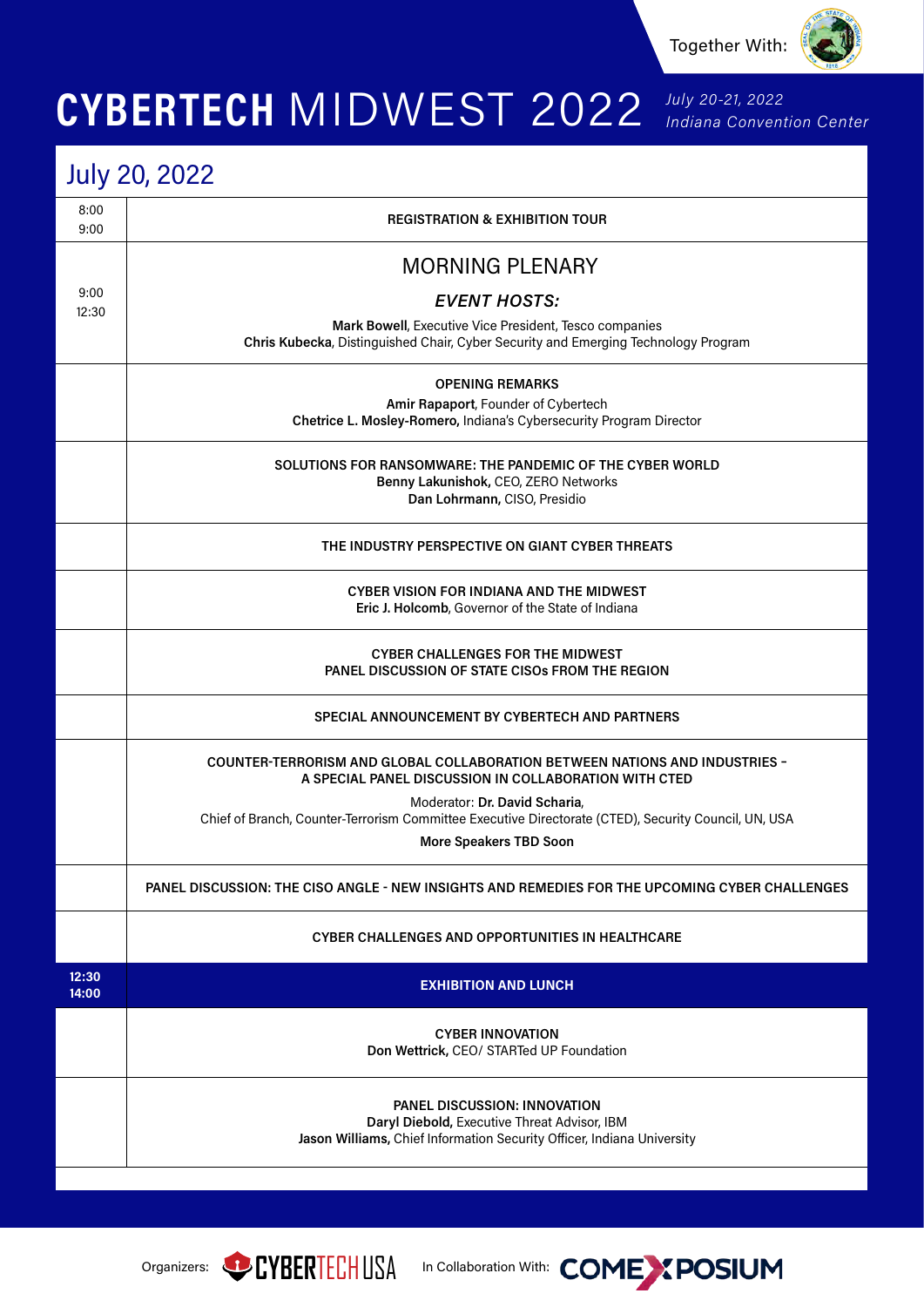| <b>ROUND TABLE: CYBER FOR AUTONOMOUS VEHICLES - TBD</b><br>Mark Bowell, Executive Vice President, Tesco Companies                                                                                                                                                 |
|-------------------------------------------------------------------------------------------------------------------------------------------------------------------------------------------------------------------------------------------------------------------|
| <b>PANEL DISCUSSION: COMPLIANCE</b><br>Rich Banta, Co-Owner & CISO - Lifeline Data Centers<br>Douglas Swetman, Section Chief - Data Privacy & Identity Theft Unit, Office of Indiana Attorney General Todd Rokita<br>Amy L. Beard, Indiana Insurance Commissioner |
| <b>CAMERAS, CACS &amp; AMP; CLOCKS: ENTERPRISE IOT SECURITY SUCKS -</b><br>A STORY OF TWO MILLION INTERROGATED DEVICES:<br>Brian Contos, Chief Security Officer, Phosphorus Cybersecurity                                                                         |
| <b>THREAT INTELLIGENCE TRACK</b><br>The Perspective of Multi-National Corporations and CISOs                                                                                                                                                                      |
| <b>PANEL DISCUSSION: FINTECH SECURITY AND IDENTITY MANAGEMENT</b>                                                                                                                                                                                                 |
| <b>CLOUD SECURITY CHALLENGES</b><br>Among the Main Topics:<br>- Hardware<br>· Software<br>- 3rd Parties                                                                                                                                                           |
| <b>ARTIFICIAL INTELLIGENCE IN CYBERSPACE</b><br>Among the Main Topics:<br>- Al Uses in Cyber<br>- Al and Big Data<br>- Cyber Detection, Prevention, and Prediction Using AI                                                                                       |
| <b>MOBILE &amp; TELECOM CYBERSECURITY</b>                                                                                                                                                                                                                         |